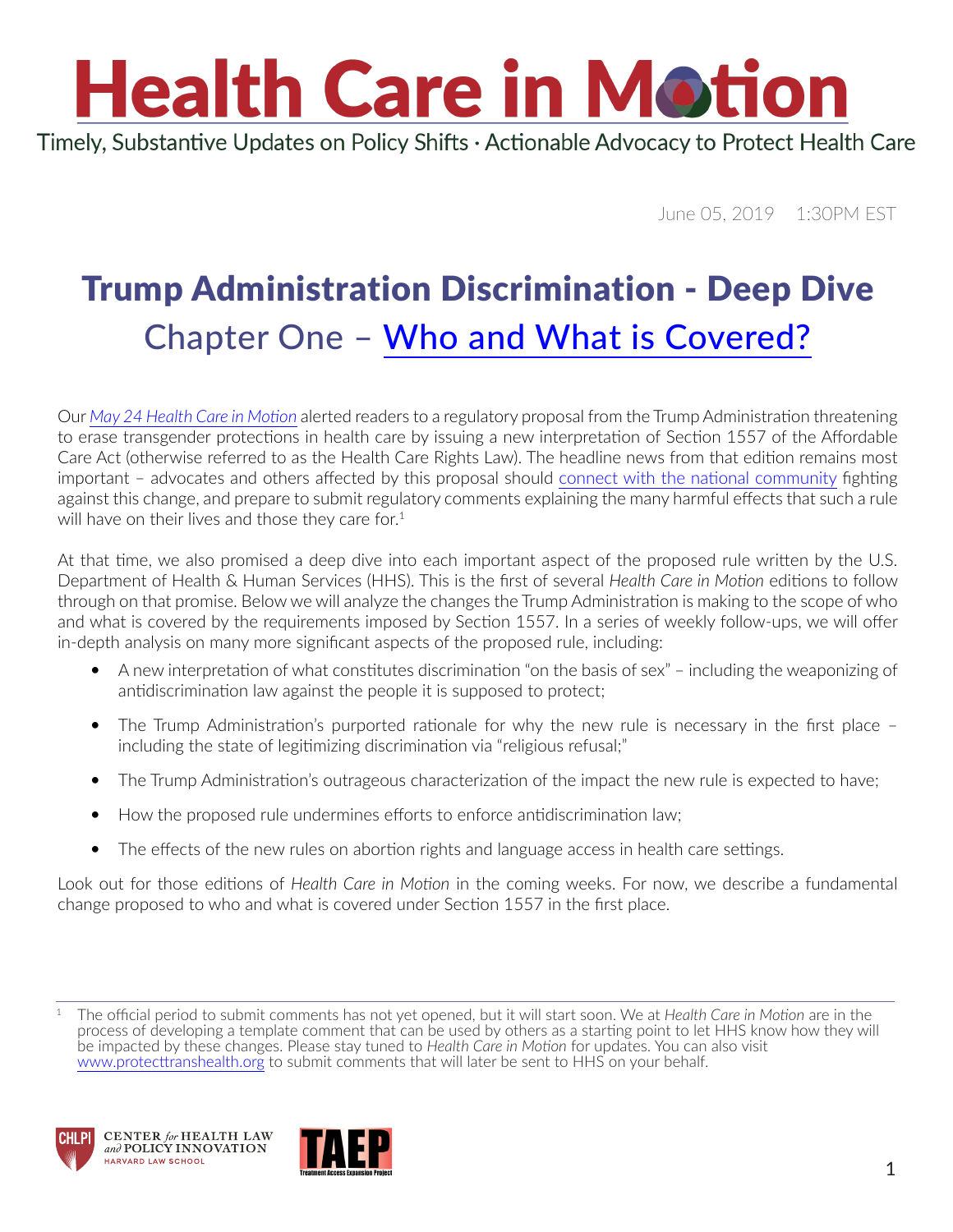#### **The Status Quo**

Under the [2016 rule now in place](https://www.govinfo.gov/content/pkg/FR-2016-05-18/pdf/2016-11458.pdf), the scope of who/what is subject to Section 1557's prohibition on discrimination is interpreted quite broadly by HHS. Because rules merely represent the interpretation of a particular law by a federal agency, we should look first to the underlying statute itself. In this case, Section 1557 of the ACA applies to:

[a]ny health program or activity, any part of which is receiving Federal financial assistance, including credits, subsidies, or contracts of insurance or under any program or activity that is administered by an Executive Agency or any entity established under this title 1 (or amendments). [42 U.S.C. § 18116\(a\)](https://www.govinfo.gov/content/pkg/USCODE-2010-title42/pdf/USCODE-2010-title42-chap157-subchapVI-sec18116.pdf).

This language plainly encompasses many of the individuals and entities with whom health care consumers most commonly interact. Hospitals, nursing homes, skilled nursing facilities, and home health agencies that use federal money are all generally agreed to be within this definition. Federally qualified health centers and most community health clinics and centers are covered as well, given that they constitute "health programs or activities" that receive federal money. None of that will change going forward.

The term "health program or activity" is also interpreted broadly in the 2016 rule to include "the provision or administration of health-related services *[or health-related insurance coverage](https://gov.ecfr.io/cgi-bin/text-idx?SID=d45c25f909aabbb5c866a0e808035896&mc=true&node=se45.1.92_14&rgn=div8)* and the provision of assistance in obtaining health-related services or health-related insurance coverage." Until now, health insurers have been understood to be within the scope of the Section 1557's requirements. This interpretation is consistent with other federal antidiscrimination rules, which are historically given broad application in order to effect their remedial aims.

Further, HHS has, until now, viewed a large entity that receives federal financial assistance in one of its multiple lines of business or products to be subject to Section 1557 across the board. Where a large insurance company has a single company under its corporate umbrella that receives federal money and is therefore subject to Section 1557, so too does the 2016 rule apply to all of the corporation's affiliated entities, subsidiaries and products be held to the same standard. This includes all of the insurers' health insurance plans, whether supported by federal assistance or not, including insurance plans sponsored by employers in the group market, and even extending to plans for which that insurer acts as a "third-party administrator."

Also included within the sweep of the 2016 rule are all manner of public health insurance and related programs, including state Medicaid and public health agencies, insurance companies that participate in Medicaid or Medicare, and doctors receiving Medicaid payments or other payments from HHS.

Last, the 2016 rule included an interpretation of the term "federal financial assistance" to extend beyond money that was directly administered by HHS itself to include health-related funds that are expended by other federal administrative agencies. For example, tax credits play an important role in the architecture of the Affordable Care Act, but are administered by the Internal Revenue Service, rather than HHS. In keeping with the broad sweep of Section 1557 itself, the 2016 rule uses a definition of "federal financial assistance" that includes dollars "[HHS] [plays](https://gov.ecfr.io/cgi-bin/text-idx?SID=d45c25f909aabbb5c866a0e808035896&mc=true&node=se45.1.92_14&rgn=div8)  [a role in providing or administering](https://gov.ecfr.io/cgi-bin/text-idx?SID=d45c25f909aabbb5c866a0e808035896&mc=true&node=se45.1.92_14&rgn=div8), including all tax credits under Title I of the ACA." This yet another measure to extend the reach of Section 1557's protections.

In short, there are few corners of our massive health care system that are not encompassed by the 2016 rule's scope of coverage. The new proposed rule would change that significantly.





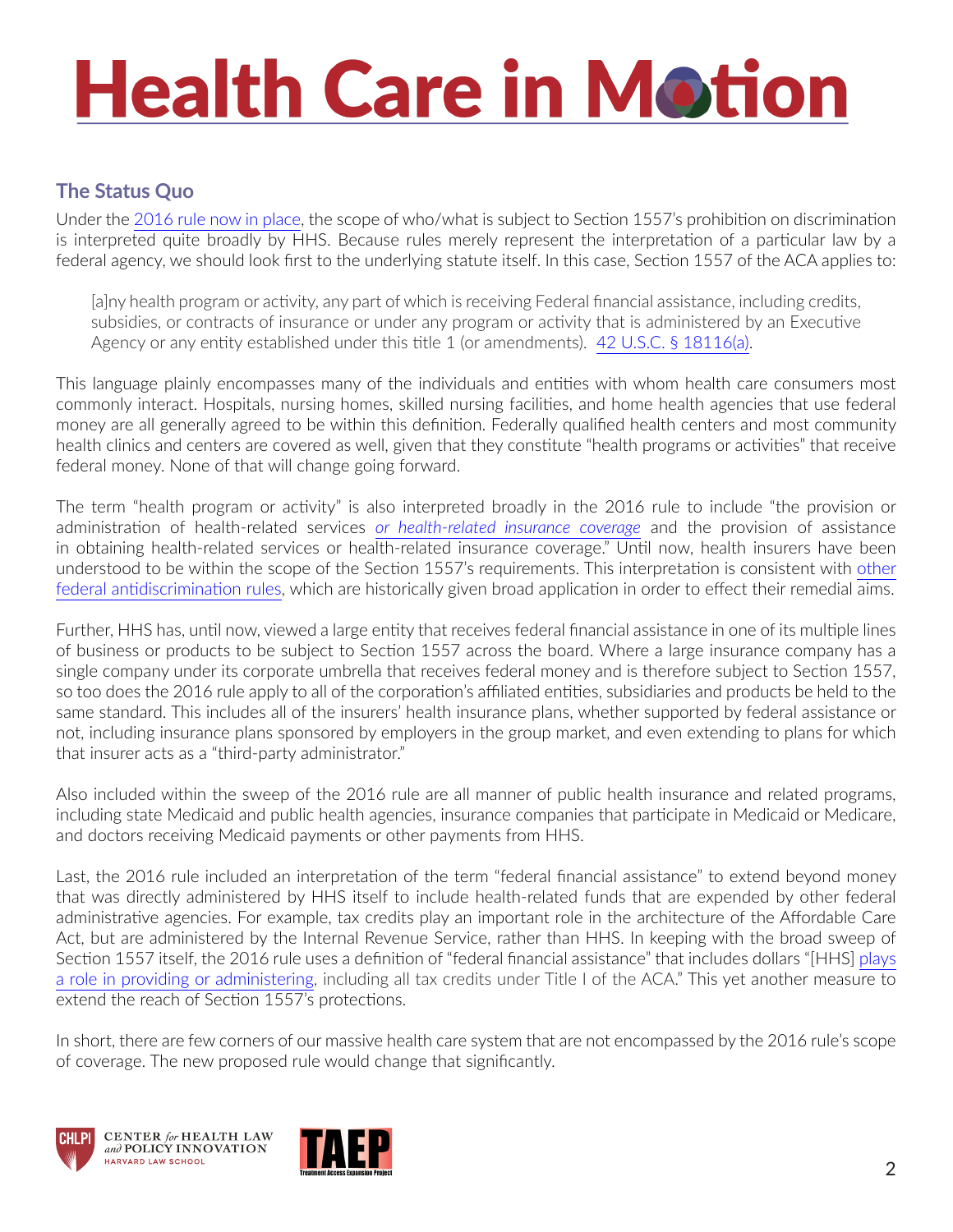#### **The Proposed Changes**

The changes to who and what is covered by Section 1557 [proposed on May 24](https://www.hhs.gov/sites/default/files/1557-nprm-hhs.pdf) may not appear like much at first glance. But a careful reading reveals that the Trump Administration is proposing a set of drastic changes with farreaching implications.

First, the new proposed rule does away with the "Definitions" section altogether. This change is justified with an explanation that "some terms are clear enough to obviate the need for further definition given the context of the proposed rule." Left unstated is the overall effect of eliminating this section as facilitating targeted changes to the 2016 rule. For example, by omitting a "Definitions" section, the new rule silently repeals the 2016 interpretation of the term "on the basis of sex" to encompass gender identity. (The substance of this change will be the subject of our next edition of *Health Care in Motion*.) For now, we recognize that this method of effectuating change allows significant shifts in policy without substantial, meaningful justification.

Second, the proposed rule seeks to exclude a slew of federal government activity from Section 1557's protections. For example, the proposed rule would limit the definition of "federal financial assistance" to money that HHS directly administers. In doing so, some health-related federal assistance, such as tax credits used to buy health insurance, would no longer be an avenue for the federal government to subject private entities to antidiscrimination protection. Despite the explicit coverage in Section 1557 itself as applying to "any program or activity that is administered by an Executive Agency," the new proposed rule restricts the rule's reach to financial assistance administered by a single agency – HHS.

Third, the new rule limits the HHS programs subject to Section 1557 as those that are administered under Title I of the ACA. Title I is the part of the ACA that creates health insurance Marketplaces – either by the states themselves or in cooperation with the federal government. By limiting application to Title I, the new proposed rule would exclude other health programs administered by HHS, such as the Food and Drug Administration, the Health Resources and Services Administration, the Centers for Disease Control, the Substance Abuse and Mental Health Services Administration, the National Institutes of Health, and the Indian Health Service, among others.

Last, and perhaps most importantly, the new proposed rule draws a line between entities that provide health care and entities that provide health insurance. The new proposal would repeal the 2016 rule's broad definition of "health program or activity" that extended the reach of Section 1557 to entities that receive federal funds when they are "principally engaged in providing or administering health services or health insurance coverage or other health coverage." Under the proposed rule, insurance companies that accept federal financial assistance in one of multiple insurance plans are no longer automatically subject to Section 1557 across the board. Instead, the new rule would have limited application to only the insurance plan involving federal financial assistance. Whereas under the 2016 rule, an insurance company offering both a plan on the ACA Marketplace and private group health plans would be subject to Section 1557 across all its plans, now the rule would have limited applicability to just the company's Marketplace plan. The proposed rule accomplishes this change with a cramped, narrow understanding of the statute by differentiating between health care and health insurance. It does so with a semantic manipulation that health insurance companies are not engaged in the "business of providing health care."

The proposed rule's distinction between *health care* and *health insurance* prompts at least three principal objections. First, imposing such a limited interpretation runs counter to the underlying broad remedial purpose of the statute.





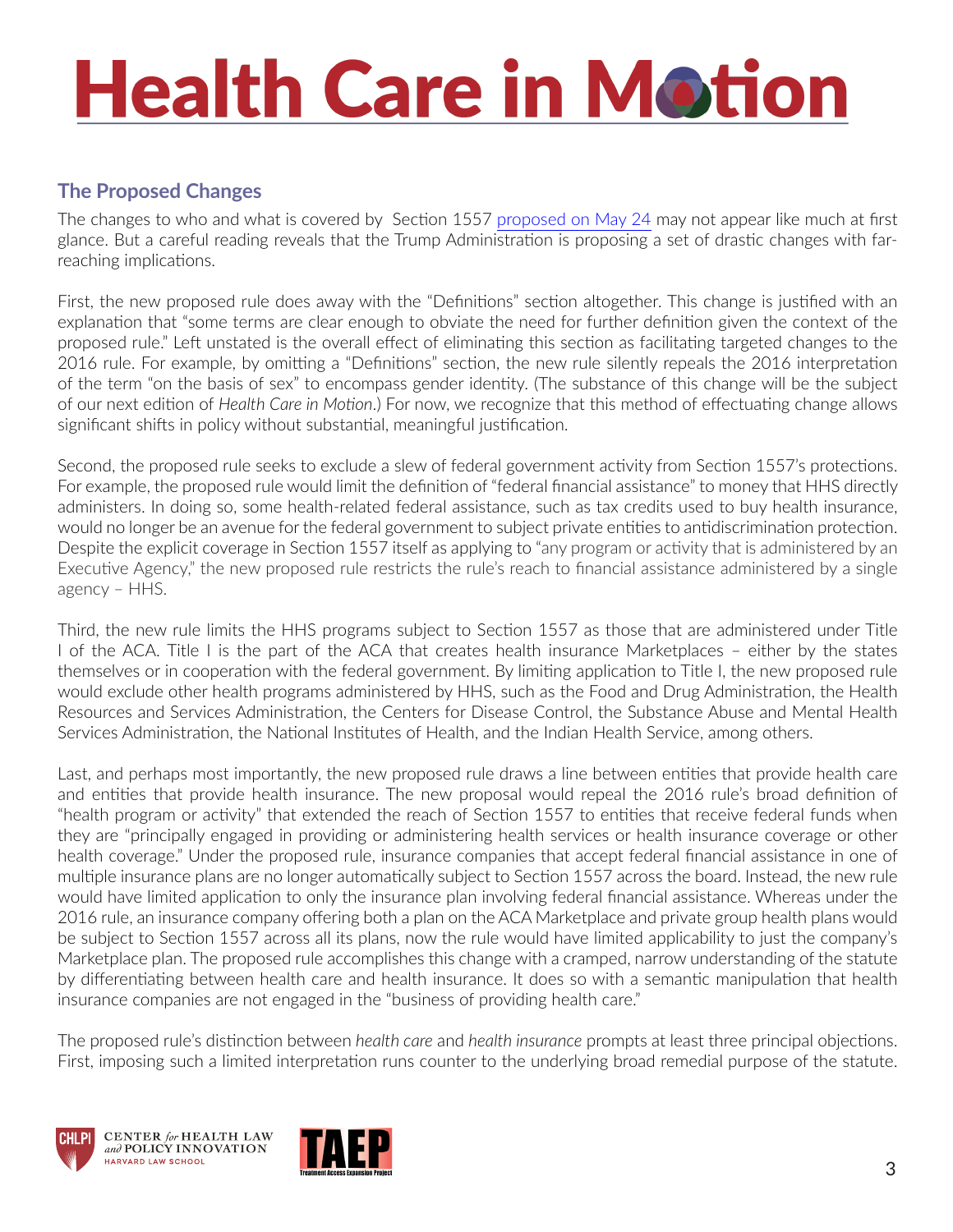Indeed, with respect to federal civil rights laws governing sex-based discrimination, the Supreme Court has found it appropriate to accord it meaning with ["a sweep as broad as its language](https://caselaw.findlaw.com/us-supreme-court/465/555.html)." And the statute that HHS cites in support of its restricted interpretation – [the Civil Rights Restoration Act of 1987](https://www.politico.com/story/2018/03/22/congress-overrides-reagan-civil-rights-veto-march-22-1988-470686) – was enacted to "[restore the broad scope](https://www.govinfo.gov/content/pkg/STATUTE-102/pdf/STATUTE-102-Pg28.pdf)  [of coverage and to clarify the application of"](https://www.govinfo.gov/content/pkg/STATUTE-102/pdf/STATUTE-102-Pg28.pdf) disability-based discrimination law. To turn this law into a weapon used against protected minorities twists its meaning beyond recognition.

Second, the proposed rule's distinction represents the kind of serpentine wordplay that recalls [less auspicious](https://www.youtube.com/watch?v=j_sEgG7W9qE)  [examples of legalized interpretation of our language](https://www.youtube.com/watch?v=j_sEgG7W9qE) at the expense of common sense. Of course it is true that [health care and health insurance are distinct](https://supreme.justia.com/cases/federal/us/567/519/) from one another. It remains just as true that health insurers exist for the purposes of "the business of providing health care." What other reason would one purchase health insurance other than facilitation of access to affordable health care services? The degree of strain apparent in the new HHS interpretation betrays the agency's political agenda more than it represents a fair reading of the statute.

Moreover, a close reading of the Affordable Care Act itself undermines the HHS position that health insurance lies outside the reach of Section 1557 generally. Within the same statutory section as Section 1557 is a provision adopting the definitions of the Public Health Service Act, 42 U.S.C. § 300gg-91. Those definitions, in turn, describe a wide array of health insurance plans, even using the word "program" as synonymous with "group health plan." 42 U.S.C. § 300gg-91(a)(3). With this context, it is quite strange for HHS to draw a line that excludes health insurance plans from what constitutes a "health program" under the ACA.

There are other minor changes in the new proposed language around scope. For example, the new proposed language replaces "every" with "any" in referring to health programs and activities. While it is true that those two words have [slightly different meanings,](https://dictionary.cambridge.org/us/grammar/british-grammar/quantifiers/any) it is doubtful that such a change will have meaningful effect.

#### **The Impact on Who and What is Covered**

At the risk of stating the obvious, the changes reflected in the proposed rule's scope of who and what is covered by Section 1557 are complicated and nuanced. It takes significant investment to see the [forest for the trees](https://images.app.goo.gl/wHzL2MRouHb3Rn256) in order to understand the impact. To assist in that effort, Figure 1 below illustrates the changes visually. Readers should understand that this visualization may be oversimplified; it should not be taken as exhaustive, especially given that the proposed rule is subject to change in its final form. Readers with specific questions about impact should [contact](mailto:Costello,%20Kevin%20%3ckcostello@law.harvard.edu%3e)  *[Health Care in Motion](mailto:Costello,%20Kevin%20%3ckcostello@law.harvard.edu%3e)* directly. With that said, the impact on who and what is covered is described below.

The most significant set of effects that will occur if the proposed rule is adopted as written involves the exclusion of certain health insurance plans. It is important to note that where an entity is engaged in what HHS deems to be "the business of providing health care," e.g. hospitals, nursing homes and health clinics, Section 1557 will continue to apply across the entity's business operations. But *health insurance* companies are a different story. Based on the new distinction described above, the revised rule would not subject insurers to Section 1557's requirements in programs or products that do not directly receive federal assistance. This includes, among other things, employer-sponsored group health insurance plans, products in which the insurer acts as third-party administrator, and so-called "shortterm limited duration" products. Under the new proposed rule, Section 1557 will no longer constrain health insurance products of this sort, even if the insurance company is otherwise subject to the rules in its Marketplace plans. HHS also believes that Medicare Part B, self-funded group health plans, and Federal Employees Health Benefits Program are likewise excluded from Section 1557's requirements.





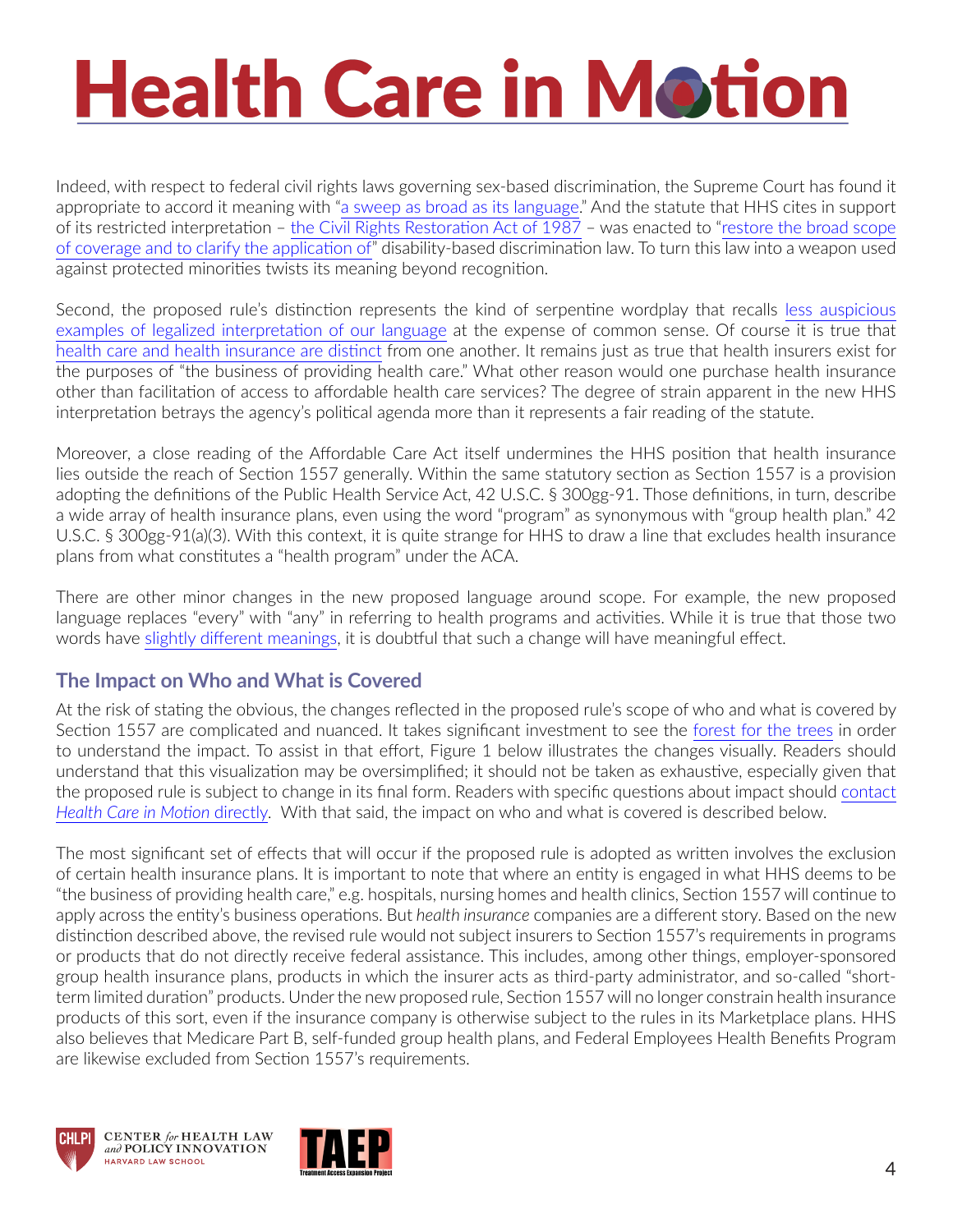#### **FIGURE 1: Who/What is Covered Under Section 1557 Proposed Rule**



These are significant changes. There are about [11 million Americans enrolled in Marketplace plans](https://www.kff.org/health-reform/state-indicator/marketplace-enrollment/?currentTimeframe=0&sortModel=%7B%22colId%22:%22Location%22,%22sort%22:%22asc%22%7D) under the ACA. But the number of individuals enrolled in group health insurance plans [is far greater](http://acasignups.net/estimates/coverage). Because of overlapping legal rules, it is not clear what proportion of these private group plans will deem themselves completely free to discriminate. As with any big health care policy change, the [proof will be in the pudding.](https://www.youtube.com/watch?v=bTtFYWiZL7M) As for the exemption of Short-Term Limited Duration plans from Section 1557, *Health Care in Motion* has [previously warned](https://www.chlpi.org/wp-content/uploads/2013/12/HCIM_11_14_2018.pdf) its readers about these products, designed specifically to avoid the strictures of the ACA. [Research has already proven](https://www.kff.org/hivaids/issue-brief/short-term-limited-duration-plans-and-hiv/) these plans to categorically discriminate against those living with HIV and other preexisting conditions. Marketing investigations have [further](https://www.rwjf.org/en/library/research/2019/01/the-marketing-of-short-term-health-plans.html)  [shown](https://www.rwjf.org/en/library/research/2019/01/the-marketing-of-short-term-health-plans.html) that insurers are using unfair and deceptive techniques to mislead consumers about these plans. It is these types of practices that have earned Short-Term Limited Duration plans [the label of "junk insurance](https://www.nytimes.com/2018/08/01/us/politics/trump-short-term-health-insurance.html)."